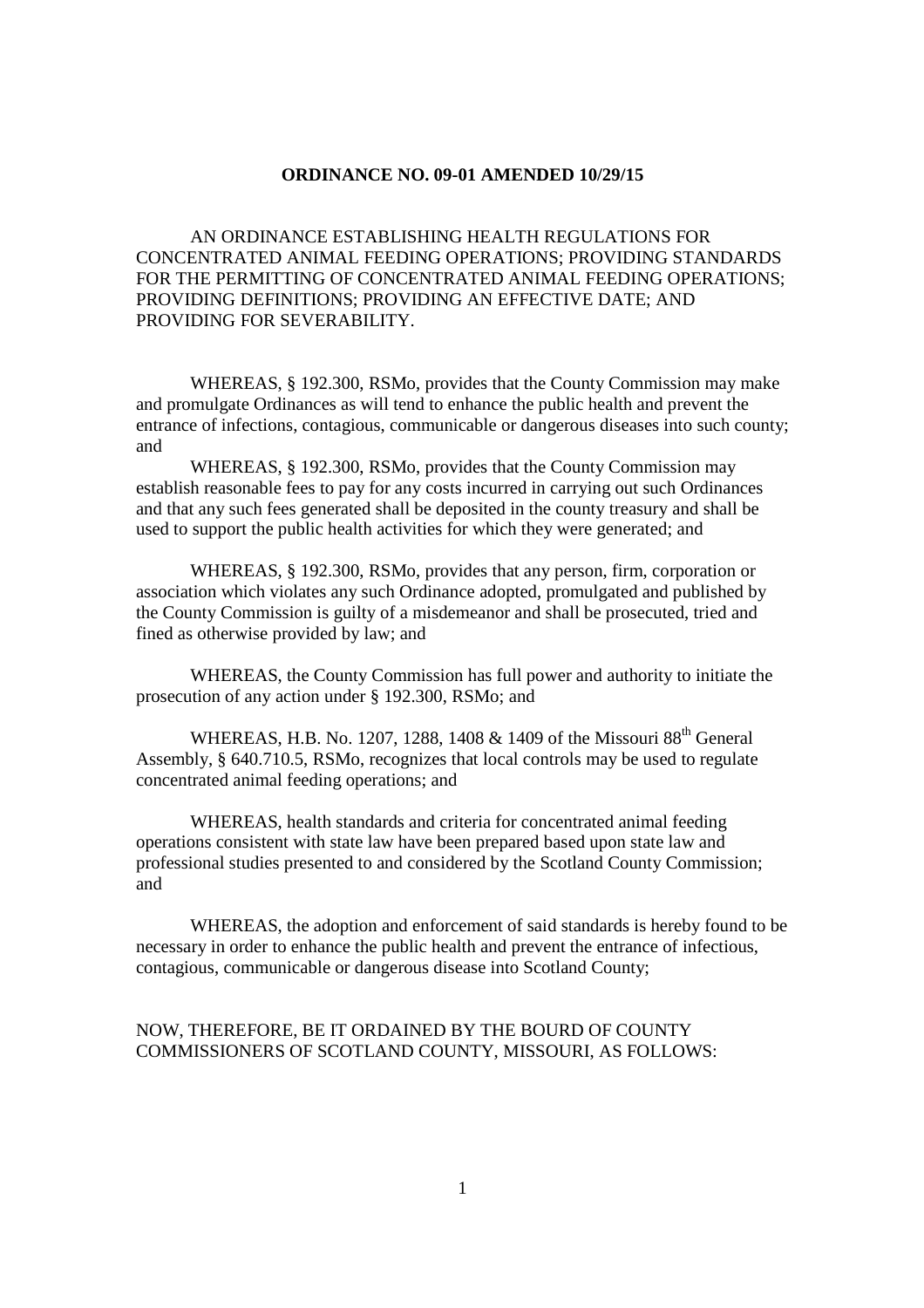#### **1. DEFINITIONS**

 Unless the context clearly indicates to the contrary, words used in the present tense include the future tense and words used in the plural include the singular. For purposes of this Ordinance, the following words, terms and phrases shall have the following meanings unless otherwise indicated:

- 1.1 ANIMAL UNIT ("AU"): A unit of measurement to compare various animal types at a concentrated animal feeding operation. One (1) animal unit equals the following: 1.0 beef cow or feeder cow/calf pair, veal calf, or dairy heifer; 0.5 horse; 0.7 mature dairy cow; 2.5 swine weighing over 55 pounds; 10 swine weighing less than 55 pounds; 10 sheep, lamb, or meat and dairy goats; 30 chicken laying hens or broilers with a wet handling system; 82 chicken laying hens without a wet handling system; 55 turkey in grow-out phase; 125 broiler chickens, chicken pullets, or turkey poults in a brood phase without a wet handling system. (Taken directly from MO DNR regulations CSR 20-6.300 9-30- 12). The total animal units at each operating location shall be determined by adding the animal units for each animal type.
- 1.2 ANIMAL UNIT EQUIVALENT: An equivalent animal type and weight that has a similar amount of manure produced as one of the animal unit categories set forth in the definition of "animal unit" herein. This also applies to other animal types which are not specifically listed.
- 1.3 ANIMAL WASTE: Any animal excrement, animal carcass, feed waste, animal water waste, or any other waste associated with animals.
- 1.4 ANIMAL WASTE WATER: Any animal excreta, any liquid which comes into contact with any manure, litter, bedding or other raw material or intermediate or final material or product used in or resulting from the production of animals or products directly or indirectly used in the operation of a CAFO, or any spillage or overflow from animal watering systems, or any liquid used in washing, cleaning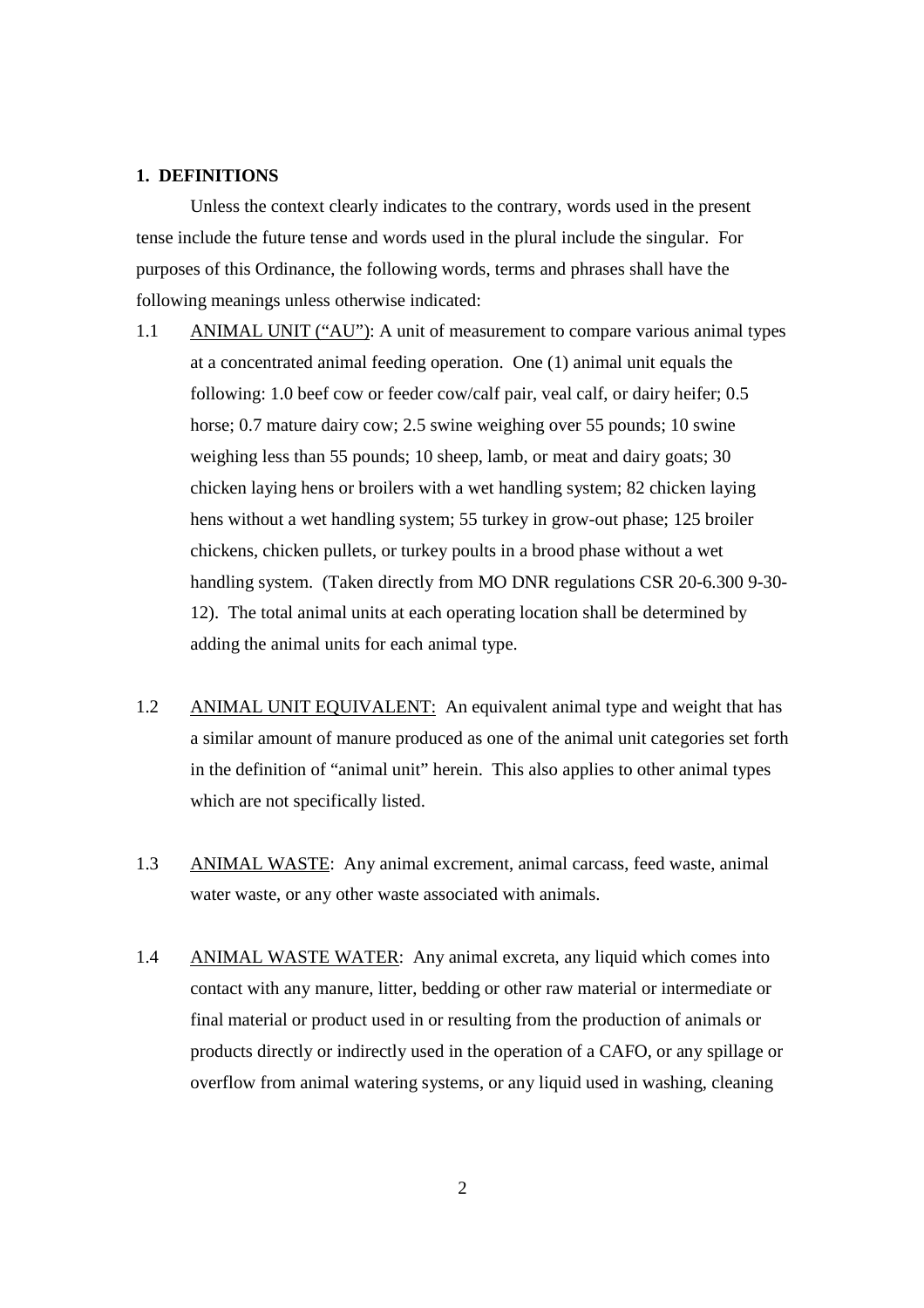or flushing pens, barns, or manure pits, or any liquid used in washing or spraying to clean animals, or any liquid used for dust control on the premises of a CAFO.

- 1.5 APPLICATION: The injection of animal waste or animal waste water into the land at a minimum depth of four (4) inches.
- 1.6 CONCENTRATED ANIMAL FEEDING OPERATION ("CAFO"): All land and/or a lot, facility, parcel, or operating location in which animals have been, are or will be stabled or confined and fed or maintained for a total of forty-five (45) days or more in any twelve (12) month period and a ground cover of vegetation is not sustained over at least 50 percent (50%) of the animal confinement area. A "concentrated animal feeding operation" shall not include any land area, structure, lot, yard, or corral or other area which does not meet the numerical threshold for animals as set forth in the classification system of Section 2 of this Ordinance. For purposes of this definition, the Concentrated Animal Feeding Operation means and refers collectively to an animal production facility which includes at least one Feedlot, Livestock Lagoon, or Pits and a Plant Filter Area. For purposes of this definition, "animal confinement area" includes the buildings or structures, including Feedlots, in which animals are confined, but does not include contiguous land used as plant filter areas over which liquid waste is applied and/or other areas upon which grass or crops are used for waste disposal, landscaping, or land upon which crops or other vegetation are raised independent from the animal feeding operations. A CAFO does not include a feeding operation that has a capacity of less than three hundred (300) AU.
- 1.7 COUNTY HEALTH PERMIT: Written authorization issued by the Scotland County Commission to operate a CAFO.
- 1.8 DRY HANDLING WASTE: Manure (urine or feces), litter, bedding or feed waste from animal feeding operations.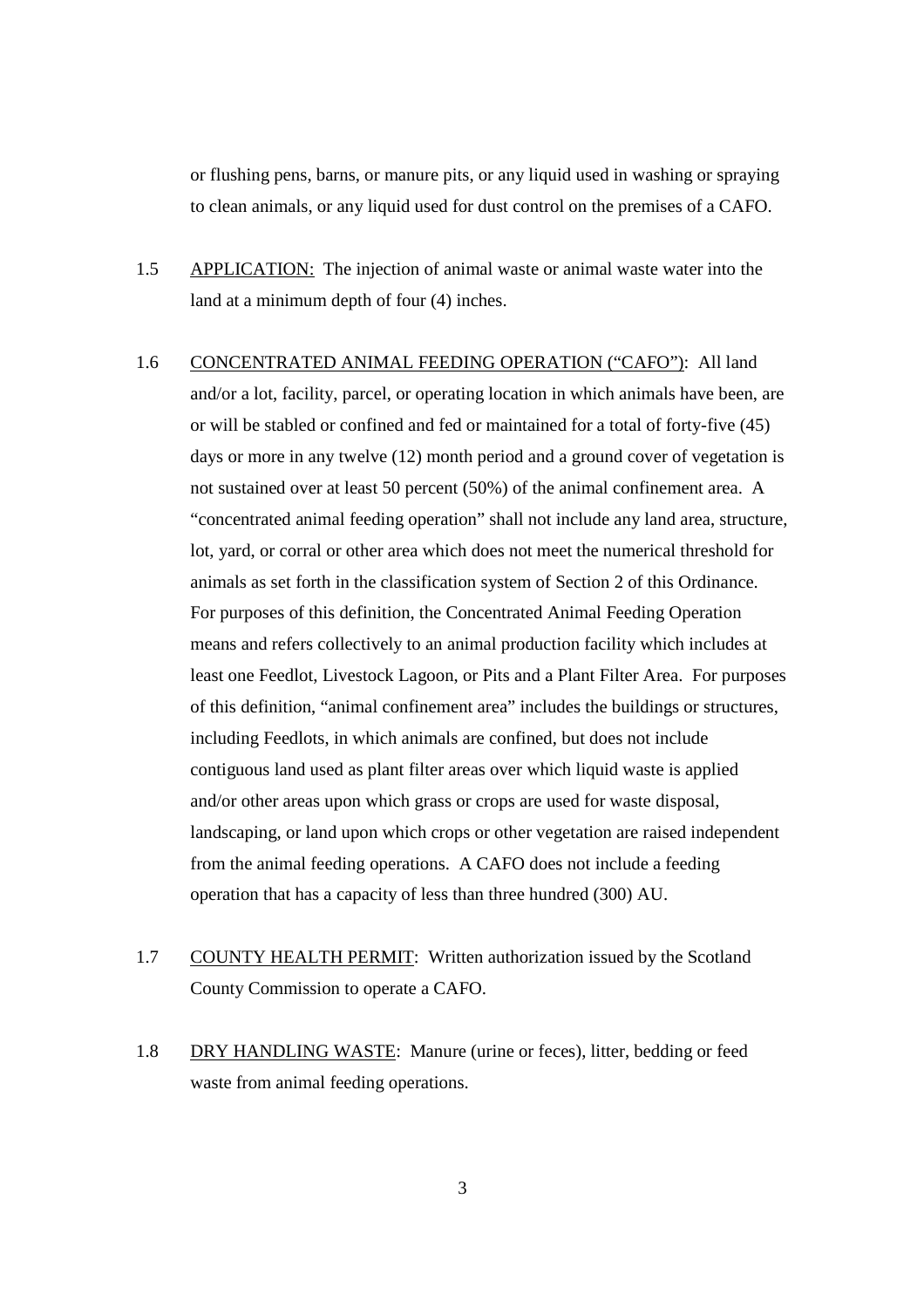- 1.9 FEEDLOT: Any land area, structure, lot, yard, or corral or other area, whether enclosed with a roof or unenclosed, wherein livestock are confined in close quarters for the purpose of fattening, feeding, growing, raising, or birthing such livestock for final shipment to market or slaughter. Without limiting the generality of the foregoing definition, a lot or structure which contains three hundred (300) AUs per acre for the foregoing purposes shall be considered a Feedlot. A "Feedlot" does not include unenclosed pasture areas which are used for raising of crops or other vegetation upon which livestock are allowed to graze or feed.
- 1.10 LAND: Any plot, parcel, lot or other area of land owned or leased by the CAFO to qualify for the capacity of "1 acre per 4 AU" formula for wet handling or "1 acre per 8 AU" formula for dry handling.
- 1.11 LEASE: A written contract for the exclusive use of real property, which contract specifically grants unto the lessee the right to apply animal waste and animal waste water to the leased premises.
- 1.12 LIVESTOCK: Cattle, sheep, swine, poultry, and other animals or fowl, which are being produced primarily for use as food or food products for human consumption.
- 1.13 LIVESTOCK LAGOON OR PIT: An excavated, diked, or walled area designed for the biological stabilization, treatment and/or storage of liquid wastes generated by the Feedlot.
- 1.14 NUTRIENT APPLICATION LEVELS: The levels of nutrients applied to the Plant Filter Area.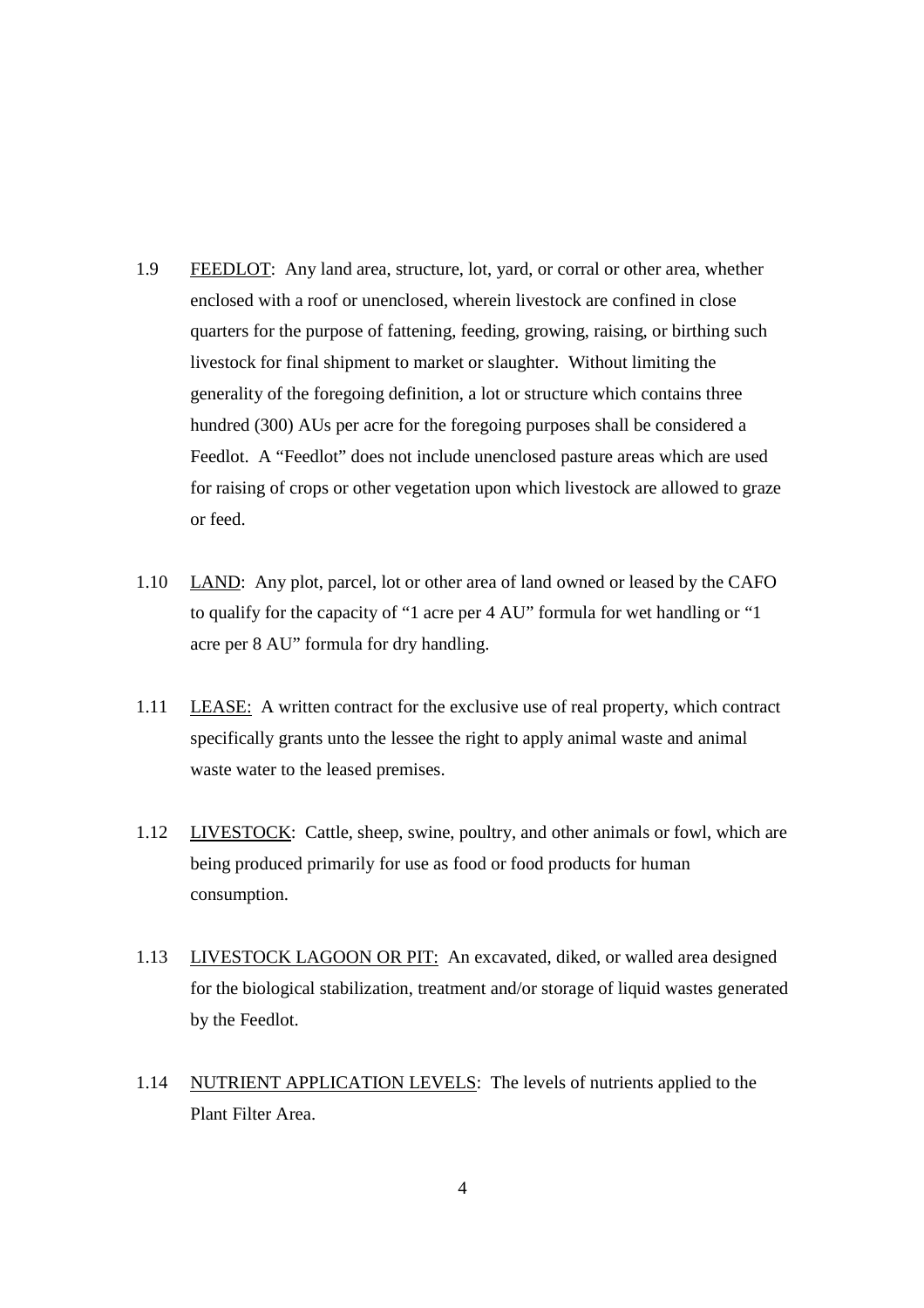- 1.15 OCCUPIED DWELLING: Any residence which has been occupied a minimum of 120 days during the 12 month period immediately prior to the date upon which a permit is issued by the Department of Natural Resources for the construction of a CAFO, or any church, school or business, which has been in use at any time during the 12 month period immediately prior to the date upon which a permit is issued by the Department of Natural Resources for the construction of a CAFO. In regards to "setback" distance cemeteries, conservation areas and public use areas will be treated the same as occupied dwellings.
- 1.16 OPERATING PERMIT: An operating permit and /or letter of approval required of a CAFO by the Missouri Department of Natural Resources and the Scotland County Commission pursuant to the Missouri Clean Water Law.
- 1.17 OWNER: Anyone who owns, either individually and/or with any other persons, any of the following interests in the real property upon which a CAFO is situated: 1.18.1 Fee simple title 1.18.2 A leasehold interest 1.18.3 Any interest in an entity which holds fee simply title; or 1.18.4 Any interest in any entity which has a leasehold interest.
- 1.18 PERSON: Includes natural persons and also includes corporations, partnerships, associations and any other business or charitable entities, including a natural person who has supervisory authority over the operation of a CAFO, whether or not such person is an owner of the CAFO, and a natural person who applies animal waste or animal waste water originating from the CAFO.
- 1.19 PLANT FILTERATION AREA: Land used or reserved for the application of liquid wastes from a livestock lagoon or pits.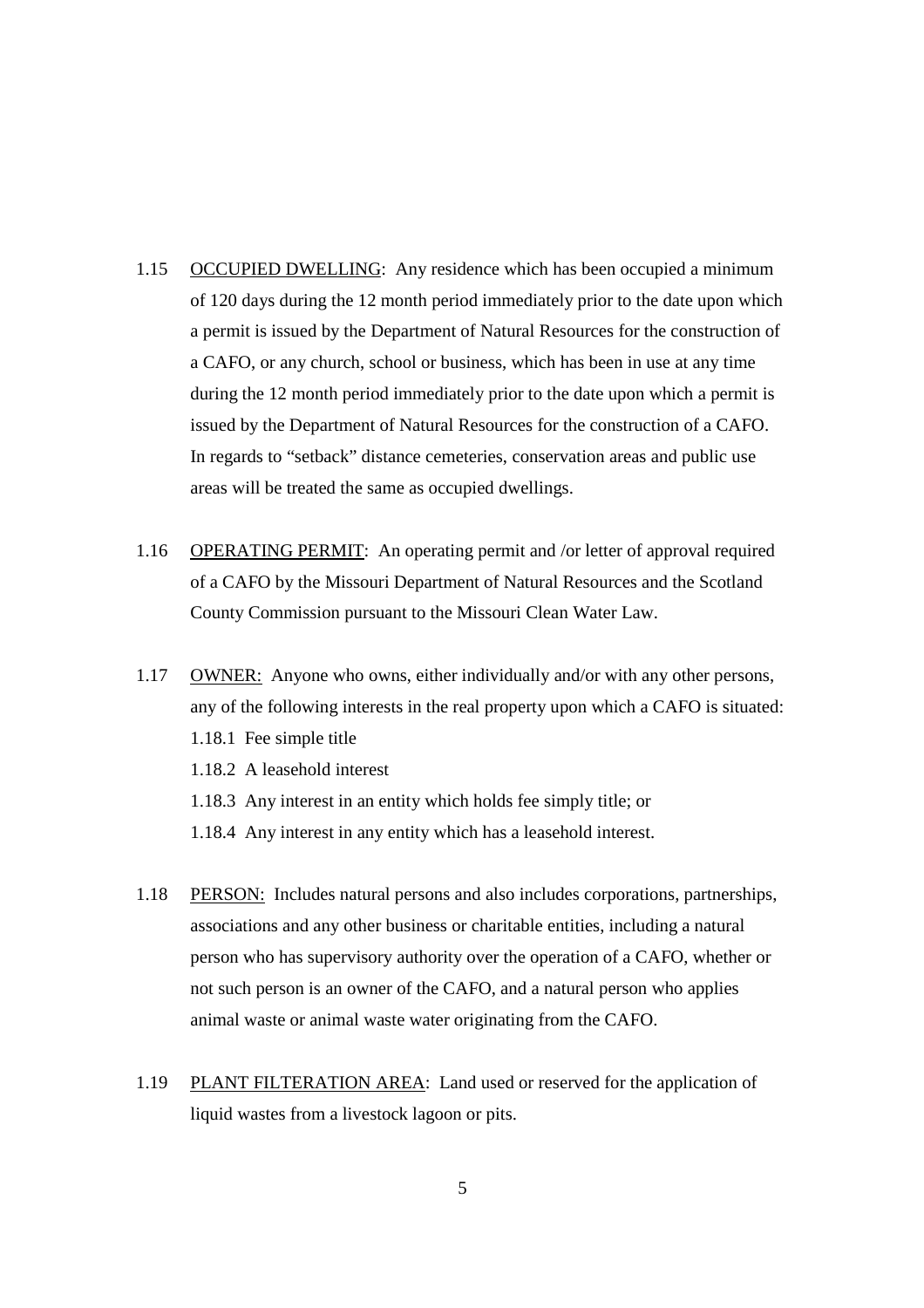1.20 POPULATED AREA: Any circular area inscribed by a radius of 1442 feet and a circumference of 9,059 feet that is not located on CAFO property (such area including not more than one hundred fifty (150) acres), and which has at least ten (10) occupied dwellings located within the area. See Figure 1.



Figure 1: Populated Area Example (11 units, 1442' radius, 150 acres)

- 1.21 SETBACK: The distance from the CAFO facility to the nearest occupied dwelling not on CAFO property, as measured in a straight line from the occupied dwelling to the nearest CAFO confinement building, confinement lot, other animal confinement area, or water handling facility.
- 1.22 SLOPE: The vertical drop divided by the horizontal distance of a land area multiplied by one-hundred, and expressed as a percentage.
- 1.23 WET HANDLING WASTEWATER: Water containing waste or contaminated by waste contact, including process-generated and contaminated rainfall runoff.

## **2. CLASSIFICATION OF CONCENTRATED ANIMAL FEEDING OPERATIONS**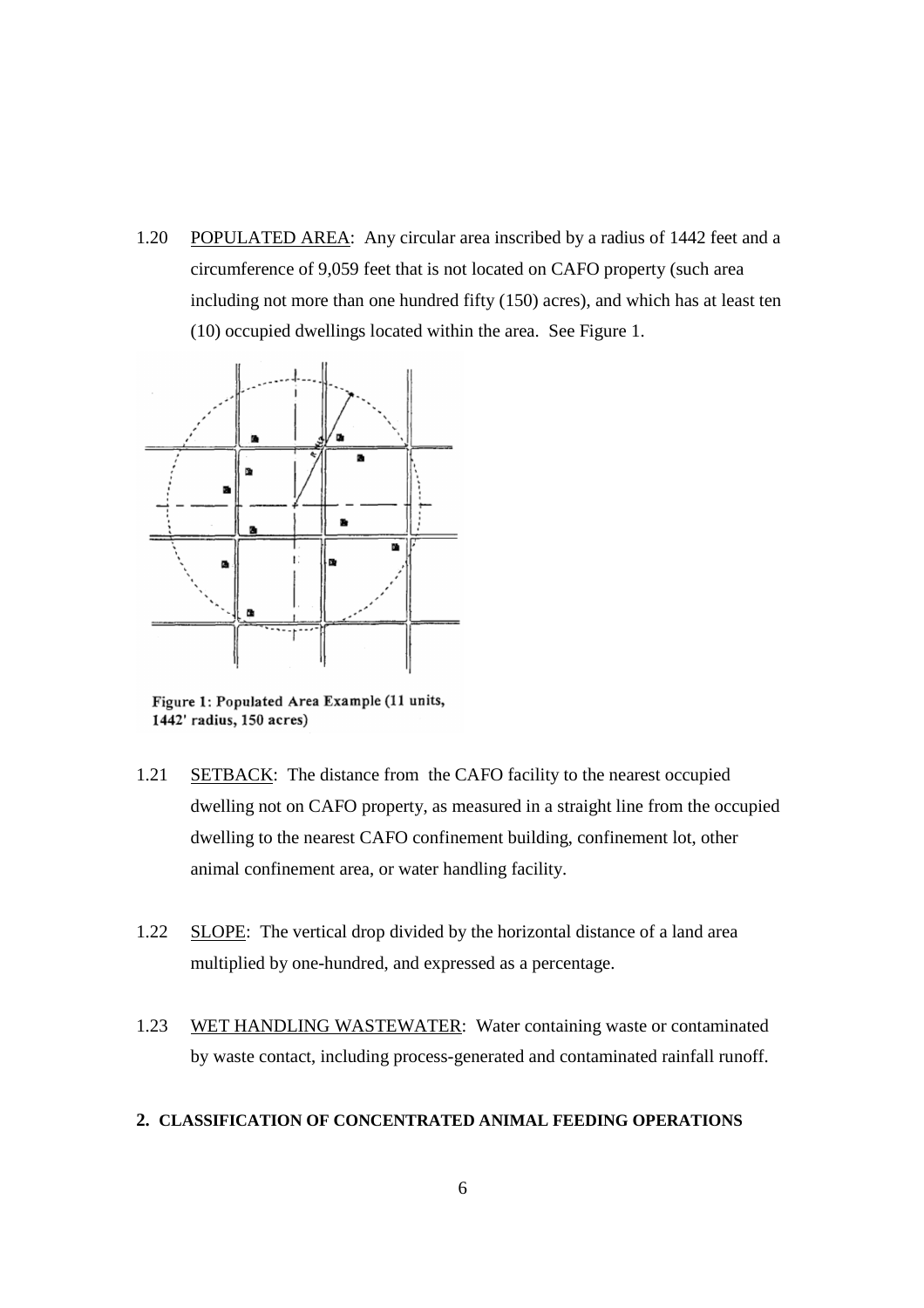- 2.1 A Class I CAFO is on that has capacity of 2,000 or more AU.
- 2.2 A Class II CAFO is one that has a capacity of 1,500 to less than 2,000 AU.
- 2.3 A Class III CAFO is one that has a capacity of 1,000 to less than 1,500 AU.
- 2.4 A Class IV CAFO is one that has a capacity of 300 to less than 1,000 AU.

#### **3. PERMIT REQUIREMENTS FOR ALL CAFOS**

3.1 No CAFO shall be erected, constructed, developed, used, operated, occupied, expanded to a different classification of CAFO, or otherwise established within Scotland County unless a County Health Permit has been issued by the Scotland County Commission. To apply for a County Health Permit the proposed CAFO shall submit to the County Commission all of the application materials submitted to the Department of Natural Resources ("DNR") for an Operating Permit, a completed application containing information as required by the County Commission, and an application fee as established by the Scotland County Commission pursuant to Section 10 of this Ordinance. If the CAFO is issued an Operating Permit and if the proposed CAFO meets the requirements of this Ordinance, then the County Commission shall also issue a County Health Permit. If the proposed CAFO is not subject to regulation by the Missouri Department of Natural Resources ("DNR"), then to apply for a County Health Permit the proposed CAFO shall submit a completed application containing information as required by the County Commission, an application fee as established by the Scotland County Commission pursuant to Section 10 of this Ordinance, a plan to the County Commission showing the location of the proposed facility, the number of proposed animal units, the proposed method and location of animal waste disposal and the name and address of the owner of the proposed CAFO as well as the name and address of the owner of the land on which the CAFO will be located, if different from the owner of the CAFO. In such case, if the County Commission determines that the proposed CAFO complies in every respect with the terms of this Ordinance, then the County Commission shall issue a County Health Permit.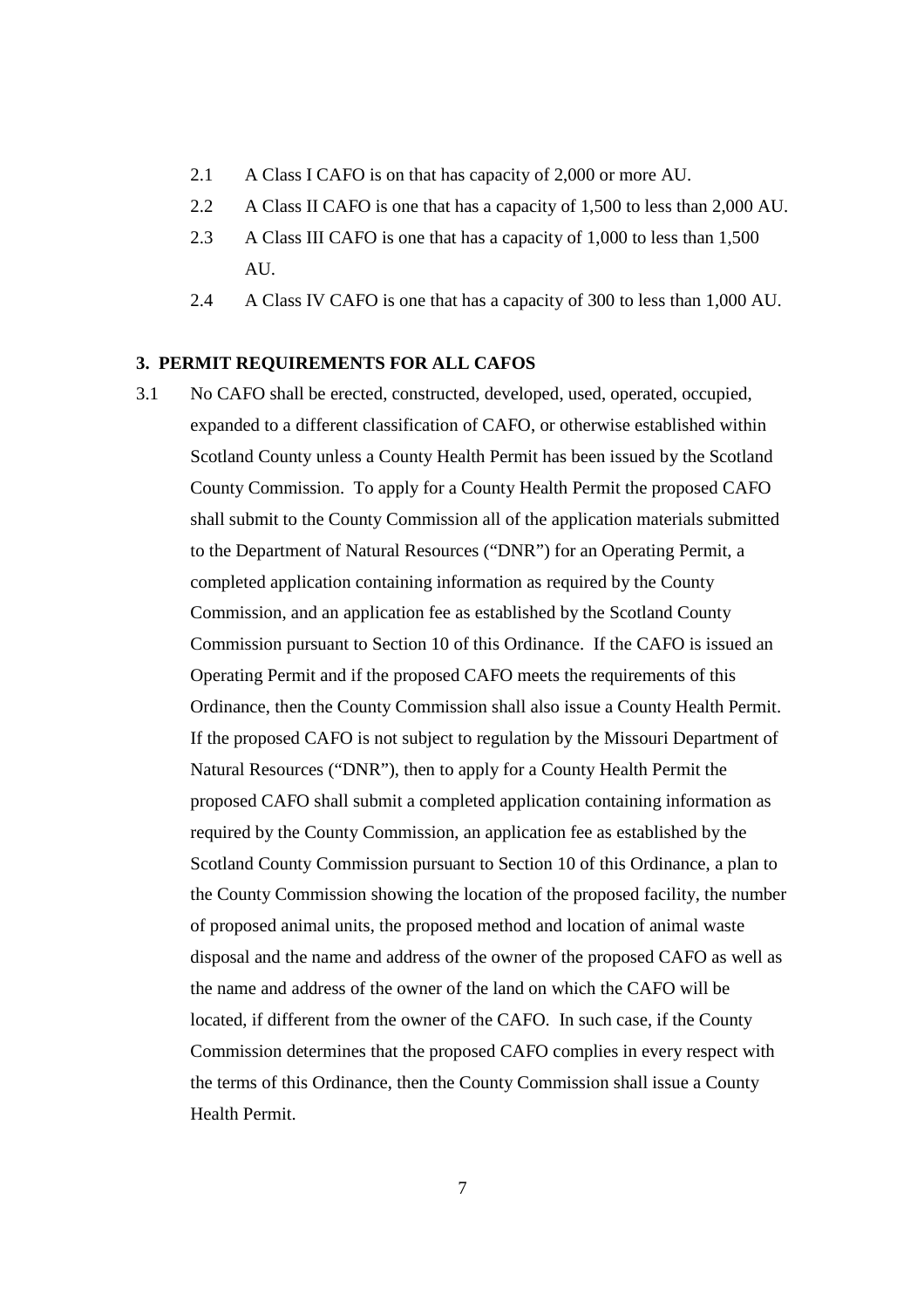3.2 An application for a County Health Permit shall be submitted to the County Commission for approval in a form required by the County Commission, which shall require, at a minimum, the following:

(1) name, address, and telephone number of the owner, operator or registered agent of the proposed CAFO facility;

(2) name, address, and telephone number of the owner of the land on which the proposed CAFO facility will be located if different from the owner or operator of the proposed CAFO facility;

(3) if the owner or operator of the proposed CAFO facility is different than the owner of the real estate on which the proposed CAFO facility is to be located, a copy of the lease agreement or other document executed evidencing a right to use and possess the real estate for the purposes described;

(4) the number of animals anticipated at the proposed CAFO facility;

(5) the location and number of acres of the proposed CAFO facility;

(6) the general layout of the facility with GPS coordinate locations for all corners of the CAFO facility, confinement building, confinement lot, or other animal confinement area, and livestock lagoon or pit;

(7) the legal description of the real estate on which the proposed CAFO facility is to be located;

(8) a high resolution overhead or aerial map identifying the proposed location of the proposed CAFO facility, which shall identify all property lines and all occupied dwellings and populated areas located within the setback requirements described in this Ordinance;

(9) all of the application materials submitted to the Department of Natural Resources ("DNR") for an Operating Permit, if applicable; or, if the proposed CAFO facility is not required to submit application materials to DNR, all of the application materials that would otherwise have to be submitted to DNR if the proposed CAFO facility were required to submit application materials to DNR;

(10) evidence of financial security as required by Section 6;

(11) the waste handling plan and/or nutrient management plan; and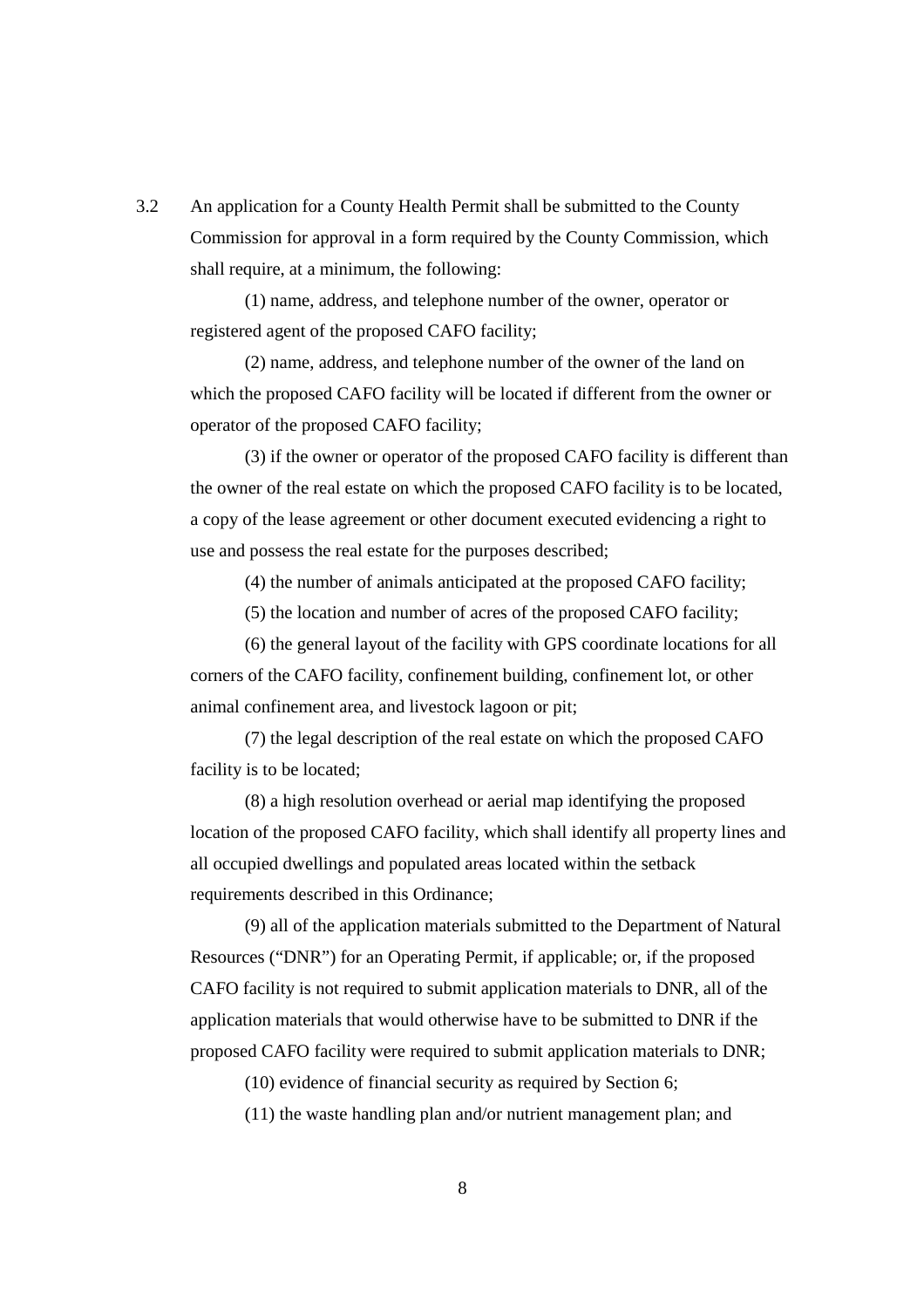(12) any other relevant information which may be required by the County Commission in order to make a determination on issuance of a County Health Permit.

An application for a County Health Permit shall not be considered complete unless and until the information required by this Ordinance is submitted to the County Commission. The County Commission shall have no obligation to review an application until this requirement is satisfied. At least one public hearing shall be held by the County Commission prior to approving any County Health Permit. Such public hearing may be continued from time to time and additional hearings may be held.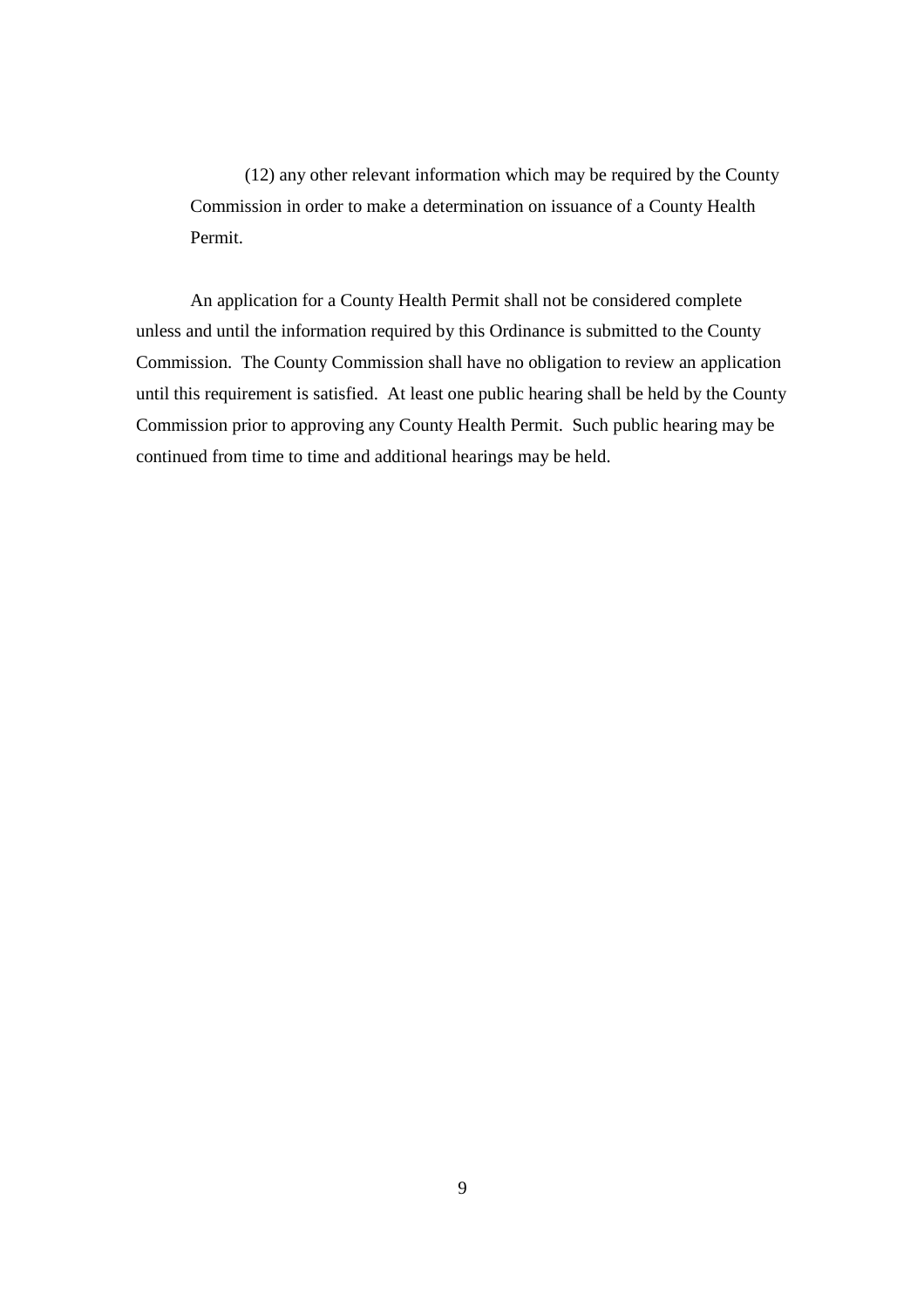- 3.3 Once a Class I CAFO has received a County Health Permit, the CAFO must apply for a renewal of said permit every 5 years. Once a Class II, Class III, and Class IV CAFO has received a County Health Permit, the CAFO must apply for a renewal of said permit every 10 years. All applications for renewal permits shall be submitted, along with the applicable renewal fee, at least thirty (30) days prior to the anniversary date of the issuance of the initial County Health Permit. If the County Commission determines that the CAFO has complied in all respects with permit previously issued, then the County Commission may issue the renewal permit. Otherwise, the County Commission shall not issue a renewal permit and the CAFO immediately shall cease operation.
- 3.4 It shall be a violation of this Ordinance and unlawful for any person to operate a CAFO without first obtaining a County Health Permit from the County Commission.
- 3.5 It shall be a violation of this Ordinance and unlawful for any person to operate a CAFO with a number of Animal Units in excess of the number specified in the permit issued by the County Commission.
- 3.6 It shall be a violation of this Ordinance and unlawful for any person to apply animal waste or animal waste water in a manner inconsistent with the requirements of this Ordinance.

## **4. RULES APPLICABLE TO ALL CAFOS**

Prior to issuance of a County Health Permit, the County Commission shall make findings of fact and conclusions of law as to the following:

4.1 The proposed CAFO shall be in compliance with the provisions of Sections 4 through 7 of this Ordinance, as applicable.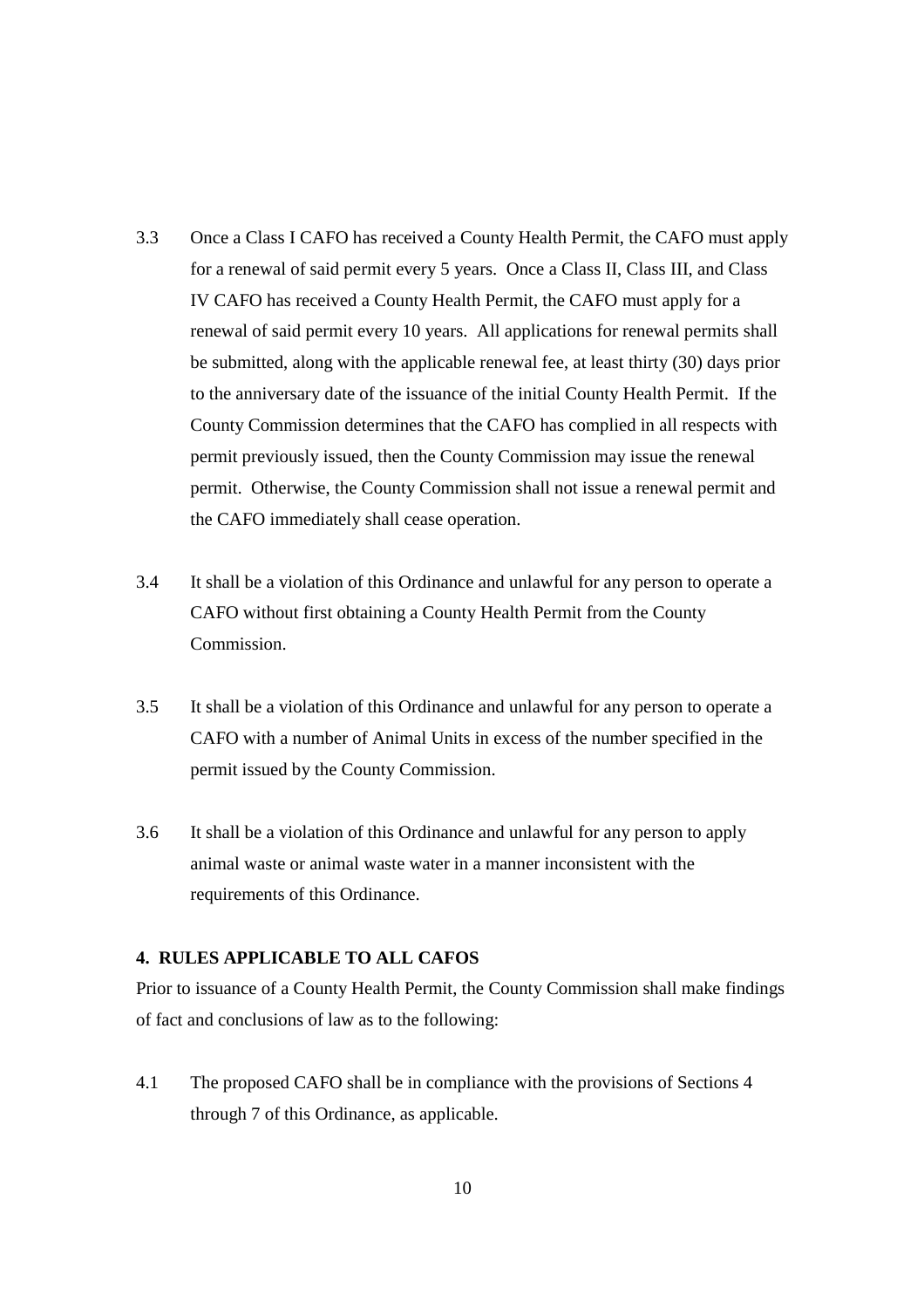- 4.2 All Livestock Feedlots and Livestock Lagoons or Pits shall be designed in such a manner as to avoid the degradation the quality of surface or subsurface waters, water courses or other bodies of water.
- 4.3 Any determination ruled on by the Missouri State Government regarding an environmental standard shall be accepted by the County of Scotland.
- 4.4 The applicant shall demonstrate that the soils on the premises, including a soilplant filter area, are suitable for and compatible with the proposed Livestock Feedlot operations with respect to the location of Livestock Lagoons or Pits and the application of liquid, slurry or solid animal waste onto or into the soil on the premises. Further, no animal waste from a Livestock Lagoon or Pit shall be applied when soils are water saturated, frozen, or covered with snow, or when other soil conditions would result in waste runoff unless DNR grants a variance to spread on top.
- 4.5 The Livestock Feedlot, Livestock Lagoon, or Pits shall demonstrate that it shall at all times be operated in compliance with any required local, state or federal permits, licenses or other approvals, and in compliance with all applicable state and local laws and regulations.
- 4.6 The CAFO shall own or lease one acre of land for each 4 AU of capacity for wet handling systems or must own or lease one acre for each 8 AU of capacity for a dry waste handling system as specified in the County Health Permit. Fifty percent (50%) of the land must be in a contiguous tract for all wet handling systems. Any fluent transported to other land must be transported in a sealed container. The Nutrient Application Levels for the CAFO shall comply with Appendix A hereto, which Appendix A is hereby incorporated by reference as if set forth in its entirety herein.

11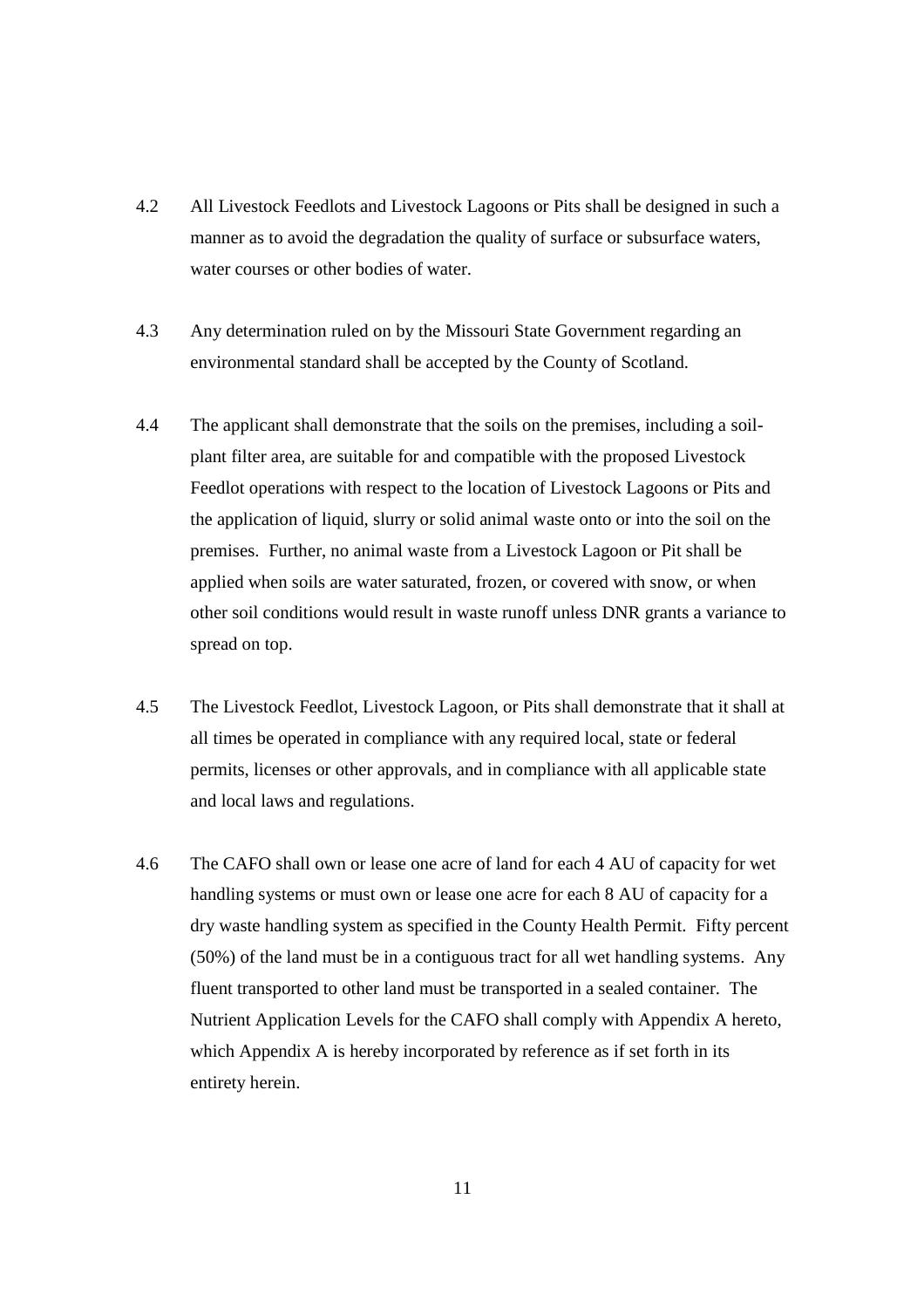- 4.6.1 A Comprehensive Nutrient Management Plan is required for the land receiving any fluent in Scotland County from a permitted facility.
- 4.7 Animal waste and animal waste water may be applied to land with a slope of fourteen percent (14%) provided all DNR requirements are met.
- 4.8 Animal waste water injected or knifed into the soil shall not be applied within one-thousand (1,000) feet of an occupied dwelling which existed prior to the date the CAFO is constructed. Dry animal waste shall not be applied within fivehundred (500) feet of an occupied dwelling which existed prior to the date the CAFO is constructed. This rule shall not apply to occupied dwellings owned by the CAFO. The owner of an occupied dwelling may apply for a variance from this rule as part of the application for a County Health Permit.
- 4.9 Animal waste and animal waste water shall not be applied within one-thousand (1,000) feet of any sinkhole or well or spring or other water supply or onehundred (100) feet from any stream (including intermittent streams) or strip pits. This rule shall not apply to waste lagoons or ponds on the CAFO property, but shall apply to all other wells, water supplies, streams, strip pits, lakes, springs, and sink holes on the CAFO property.
- 4.10 No County Health Permit shall be issued for a livestock and/or poultry manure storage system or other system of manure storage that is of the like and similar nature that prevents feedlot runoff unless such manure storage system is in compliance with all Missouri Department of Natural Resources ("DNR") regulations for the control of wastes from livestock feedlots, poultry lots and other animal lots and said manure storage system has obtained a permit from DNR, if necessary, for the pollution control devises to be installed. Such manure storage systems shall be located at least two-thousand (2,000) feet from an existing residence.

12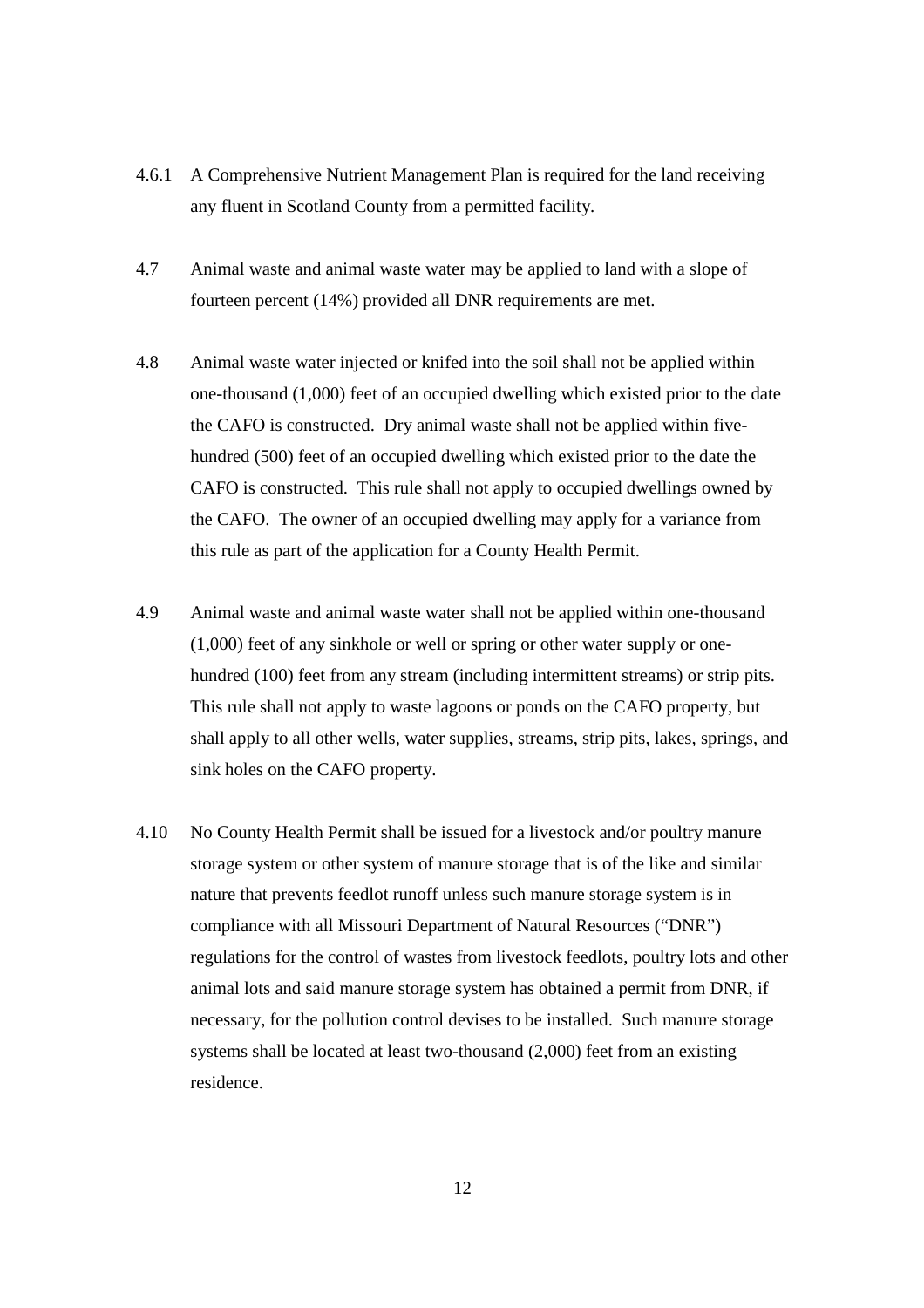### **5. SETBACK REQUIREMENTS**

5.1 No CAFO shall be located within one mile of any Class I CAFO and no Class I CAFO will be located within one mile of any other CAFO. No Class II, III, or IV CAFO shall be located within three-fourths (3/4) mile of any Class II CAFO. No Class III or IV CAFO shall be located within one-half (1/2) mile of any Class III CAFO. No Class IV CAFO shall be located within one-half (1/2) mile of any Class IV CAFO. This distance shall be measured from the nearest point of one CAFO's confinement or waste containment system to the nearest point of another CAFO's confinement or waste containment system.

| <b>Setback Distances</b> | Class I | Class II           | <b>Class III</b>   | <b>Class IV</b>    |
|--------------------------|---------|--------------------|--------------------|--------------------|
| Class I                  | mile    | mile               | mile               | $\frac{1}{2}$ mile |
| Class II                 | mile    | $\frac{3}{4}$ mile | $\frac{3}{4}$ mile | $\frac{3}{4}$ mile |
| Class III                | mile    | $\frac{3}{4}$ mile | $\frac{1}{2}$ mile | $\frac{1}{2}$ mile |
| Class IV                 | mile    | $\frac{3}{4}$ mile | $\frac{1}{2}$ mile | $1/2$ mile         |

5.2 No Class IV CAFO shall be located within one-half (½) mile of an occupied dwelling. No Class III CAFO shall be located within one-half (½) mile of an occupied dwelling. No Class II CAFO shall be located within one-half mile of an occupied dwelling. No Class I CAFO shall be located within three-fourths of a mile of an occupied dwelling, and this setback requirement shall increase by onefourth of a mile for each 500 AU (or fractional portion thereof) of capacity in excess of 2,000 AU. This rule shall not apply to occupied dwellings owned by the CAFO or to dwellings not in existence at the time of issuance of the County Health Permit.

| <b>Size of Concentrated Animal Feeding</b> | <b>Minimum Distances from Occupied</b> |  |
|--------------------------------------------|----------------------------------------|--|
| <b>Operation</b>                           | <b>Dwellings</b>                       |  |
| Class I                                    | $\frac{3}{4}$ mile                     |  |
| Class II                                   | $\frac{1}{2}$ mile                     |  |
| Class III                                  | $\frac{1}{2}$ mile                     |  |
| Class IV                                   | $\frac{1}{2}$ mile                     |  |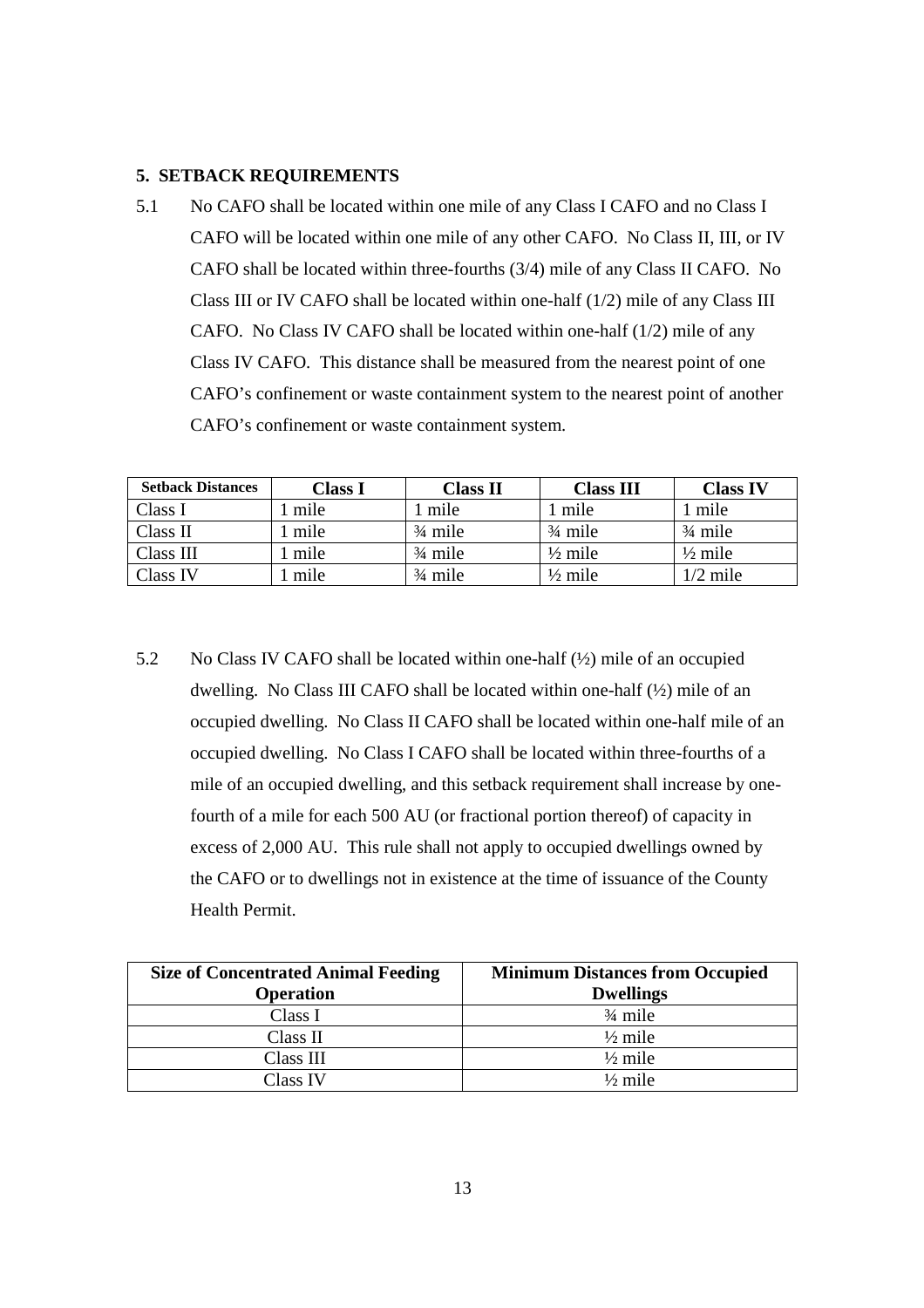No CAFO shall be located within two miles of a populated area as measured in a straight line from the nearest occupied dwelling located within the populated area to the nearest CAFO confinement building, confinement lot, other animal confinement area, or waste handling facility. This setback shall increase one-fourth (1/4) mile for each 500 AU (or fractional portion thereof) of authorized capacity in excess of 2,000 AU.

## **6. FINANCIAL SECURITY**

- 6.1 No health permit shall be issued unless adequate security has been furnished to ensure proper cleanup and disposal as required by sections 6.2 and 6.3 hereto.
- 6.2 A cash bond or pollution clean-up certificate of coverage shall be furnished to the Scotland County Treasurer for any manure storage system. A manure storage system may include one or more lagoons or pits at any single CAFO. The bond or pollution clean-up certificate of coverage shall be approved by the County Commission if it is found to be of reputable character and financially sound with respect to the obligation incurred. The bond or pollution clean-up certificate of coverage shall be furnished before construction and during the operating period. If the policy lapses or becomes invalid for any reason the permit(s) shall be subsequently revoked. The bond shall remain with the County Commission until the operator has complied with all Federal, State and Local laws in operation of the facility and until the prompt clean up and proper disposal of any waste improperly handled or disposed of at the facility and restoration of the premises upon which the facility is operated. The County Commission shall be listed as a certificate holder on the insurance policy with the certificate being sent to:

Scotland County Commission

117 South Market Street, Suite 100

Memphis, MO 63555

If a cash bond is posted all interest earned thereon shall become of the bond subject to terms and conditions, including the condition of release. The County Commission shall give approval before release of the bond or pollution clean-up certificate of coverage.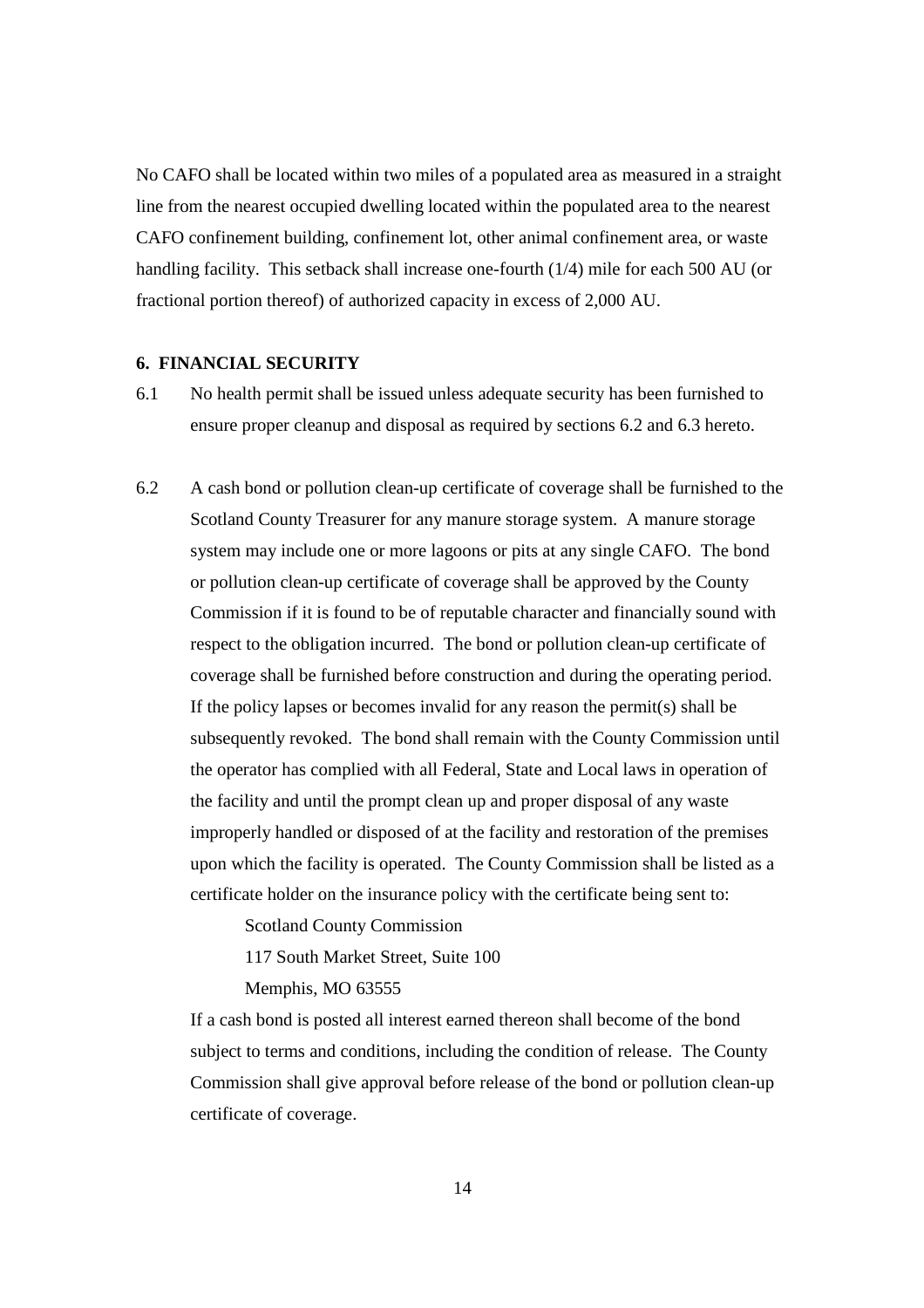- 6.3 The cash or pollution clean-up certificate of coverage schedule is as follows:
	- 6.3.1 Class IV \$10,000.00
	- 6.3.2 Class III \$30,000.00
	- 6.3.3 Class II \$50,000.00
	- 6.3.4 Class I \$70,000.00 and \$20,000.00 for each additional 500 AU over the 2,000 AU

# **7. VARIANCE TO SETBACK RULES**

Where, due to an extraordinary or exceptional situation or condition of a specific piece of property, the strict application of this Ordinance would result in peculiar and exceptional difficulties to, or an exceptional and demonstrable undue hardship upon, the owner of the property as an unreasonable deprivation of use as distinguished from the mere grant of a privilege, the County Commission may authorize, as part of the application for a County Health Permit, a variance from the strict application so as to relieve said demonstrable difficulties to the public good and without substantially impairing the intent, purpose, and integrity of the regulations, standards and criteria established in this Ordinance.

## **8. APPLICATION OF ORDINANCE**

A CAFO in existence at the time of the enactment of this Ordinance is exempt from its terms and conditions; provided, however, that before a CAFO in existence at the time of the enactment of this Ordinance may expand or change its operation in terms of a change of classification or amount or manner in which animal waste or animal waste water is applied or disposed of, the CAFO shall be in compliance with this Ordinance in every respect and shall obtain a new County Health Permit.

# **9. DISPOSAL OF DEAD ANIMALS AND AFTER BIRTHING MATERIAL**

The proper disposal of dead animals and after birthing material shall be completed within twenty-four (24) hours from the time of occurrence.

# **10. ADMINISTRATIVE FEEES**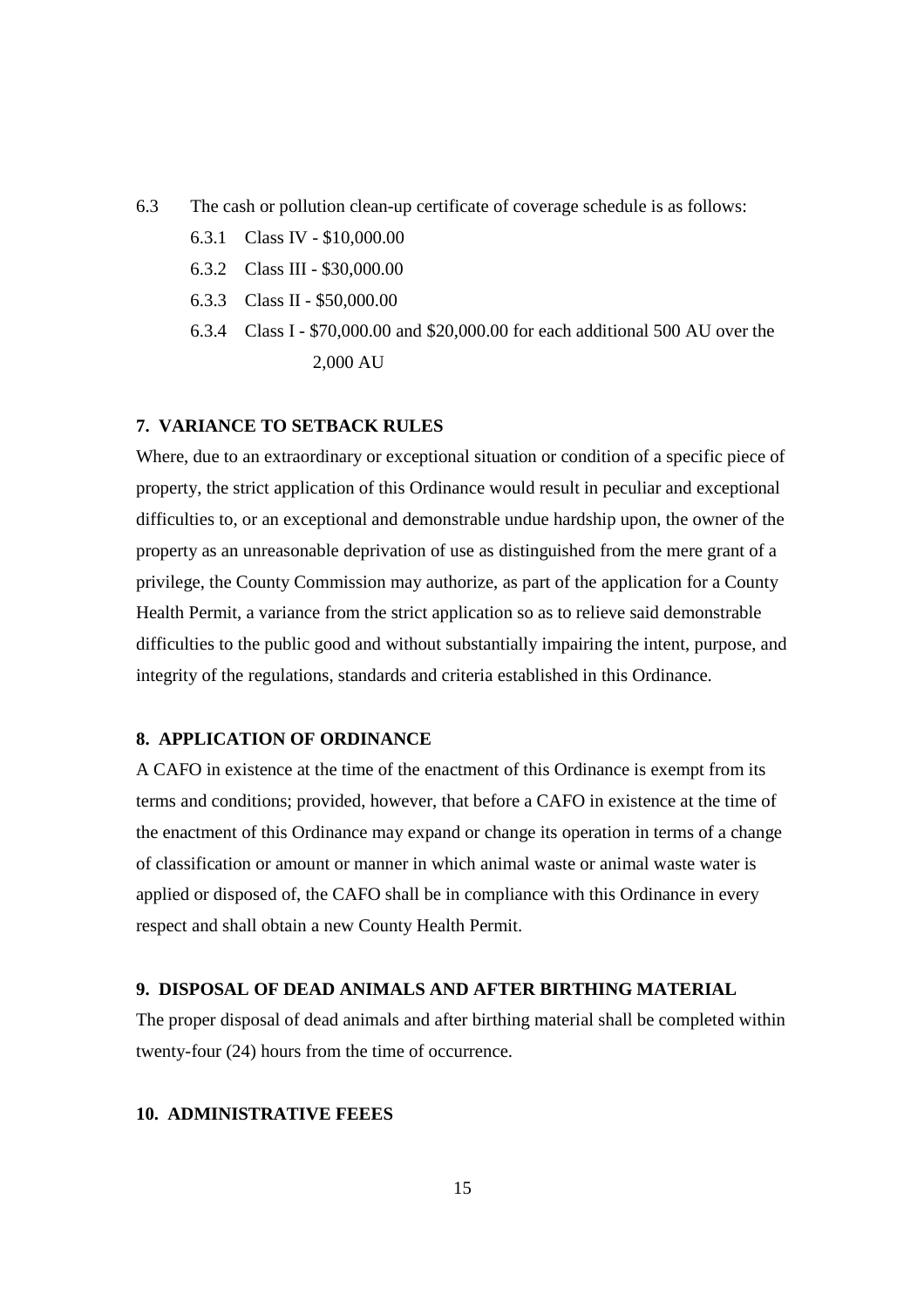- 10.1 No application for approval of a County Health Permit shall be accepted until the applicant has paid all processing fees as set forth below. Fees paid shall be nonrefundable except as provided in Section 10.4 below.
- 10.2 The fee amount shall not exceed the amount needed to recover the cost of inspection, investigation and review of the proposed application, which fee amounts are based upon the anticipated costs of review, inspection and investigation, and which fee amounts have taken into consideration the need for special investigative services including geologic inspections, hydrologic inspections, groundwater monitoring, soils evaluation, and other unique costs of a scientific or technical nature associated with the processing of the application. For purposes of this Ordinance, the administrative fee amounts shall be as follows:

| <b>Classification of CAFO</b> | Fee      |
|-------------------------------|----------|
| Class I                       | \$500.00 |
| Class II                      | \$500.00 |
| Class III                     | \$500.00 |
| Class IV                      | \$500.00 |

 In addition, effective January 1, 2016, the applicant shall be responsible for payment of the actual costs incurred in holding the public hearing described in section 3.2, including, but not limited to, the costs of publication, the cost to hire a court reporter, any rental fee for facilities to hold the public hearing, or other related costs.

10.3 There shall be established with the County Treasurer an escrow fund, for each application for a County Health Permit, for the purposes of reimbursing the County Commission for services rendered in connection with administration of this Ordinance. Said escrow account shall include the proceeds of project review fees established pursuant to this Section. The funds contained in said escrow account shall be used solely to reimburse the County Commission for actual costs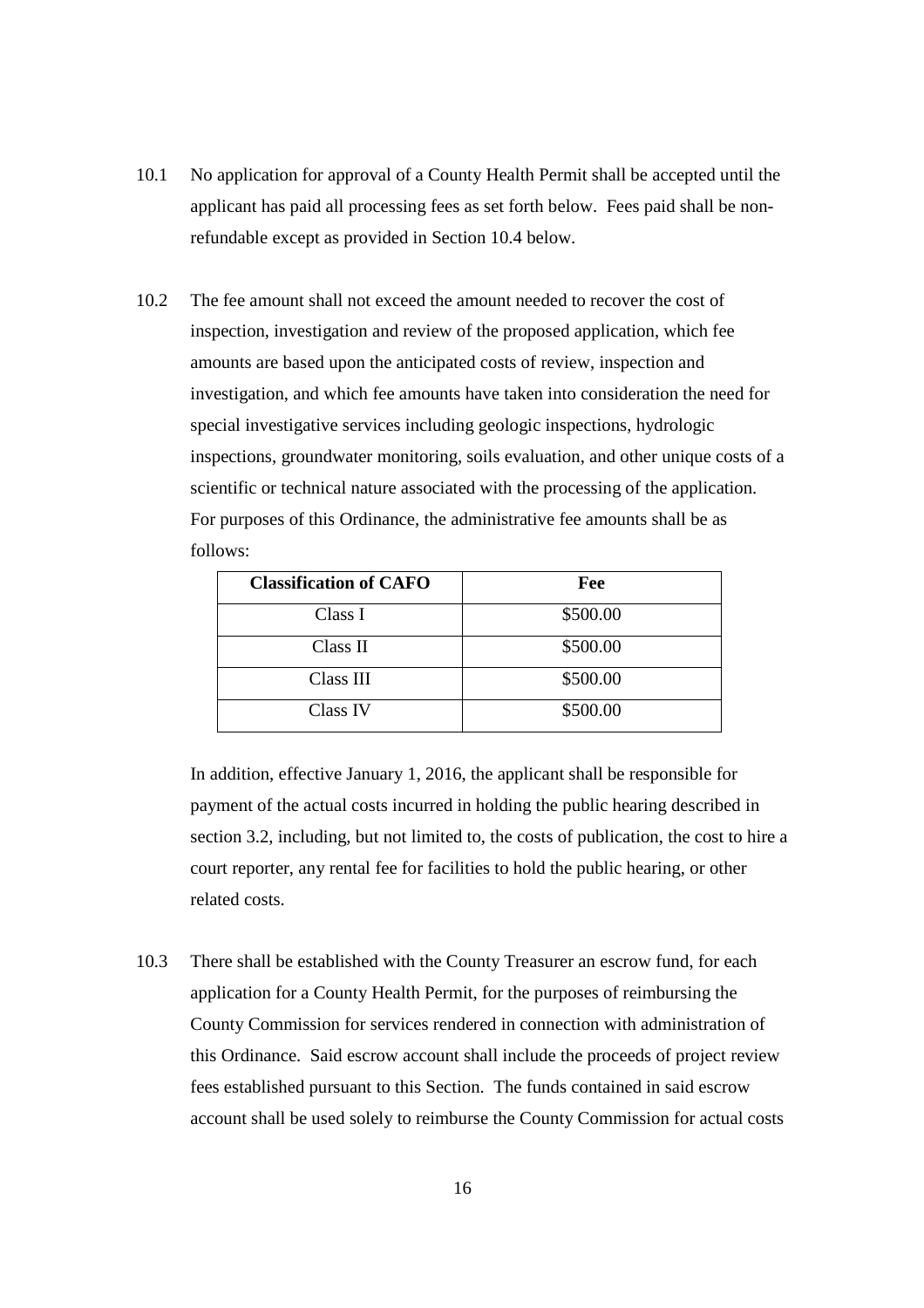associated with administration of the Ordinance, for actual services rendered for investigation, administration and processing of a County Health Permit including costs associated with the retaining and compensation of experts on scientific and technical issues associated with the application, and costs associated with public hearings. The County Treasurer shall disburse payments based upon billings supplied by the County Commission and approved by the County Commission.

10.4 The applicant for a County Health Permit may apply to the County Commission for a credit against the fee previously paid in the event that a portion of the costs or review and processing is duplicative, pursuant to the standards of applicable case law or statutes then in effect. After the approval, conditional approval or denial of a County Health Permit, the County Treasurer shall refund to the applicant any unexpended or unencumbered balance of the escrow account established pursuant to this Section for said application.

# **11. VIOLATION OF ORDINANCE**

Any person violating this Ordinance shall be subject to punishment by imprisonment of fine as provided by law. Each day a person operates a CAFO in violation of this Ordinance, and each time a person applies animal waste or animal waste water in a manner inconsistent with the requirements of this Ordinance, shall be considered a separate offense.

# **12. SEVERABILITY**

The chapters, sections paragraphs, sentences, clauses, and phrases of this ordinance are severable, and if any phrase, clause, sentence, paragraph, or section of this ordinance shall be declared unconstitutional or otherwise invalid by the valid judgment or decree of any Court of competent jurisdictions, such unconstitutionality or invalidity shall not affect any of the remaining phrases, clauses, sentences, paragraphs, or sections of this ordinance since the same would have been enacted by the Board of County